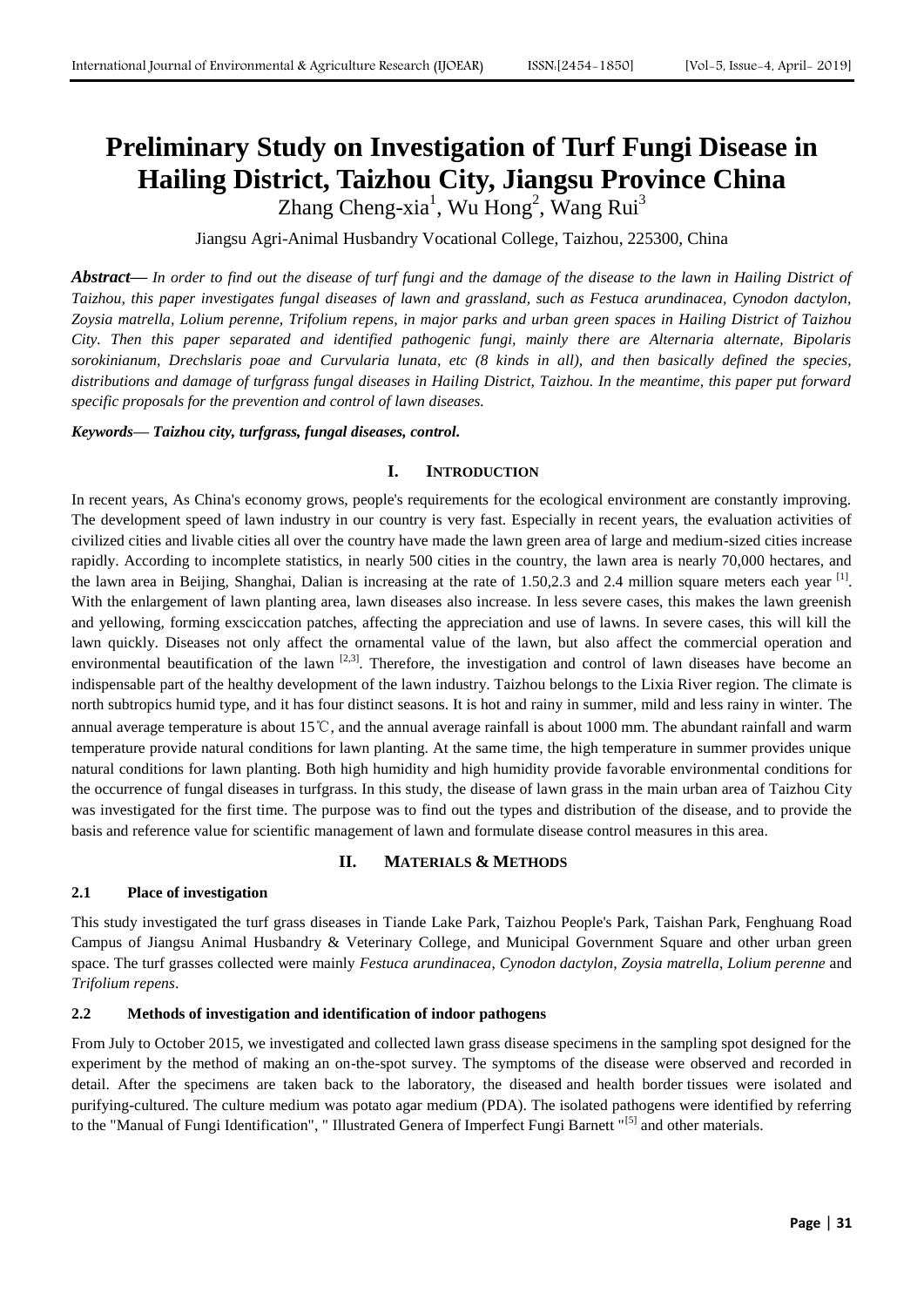## **III. RESULTS**

## **3.1 Main diseases**

From Table1, it can be inferred that 8 kinds of Pathogenic fungi like *Alternaria alternate, Bipolaris sorokinianum, Drechslaris poae, Rhizoctonia solani, Curvularia lunata, Fusarium equiseti, Fusarium poae* and *Pythium aphanidermatum,*  are separated from the turfgrass specimens, which were collected from Taizhou Tiande Lake Park, Taizhou People's Park, Taishan Park, Jiangsu Agri-animal Husbandry Vocational College Fenghuang Road Campus, City Government Square and other urban green space. And these pathogenic bacteria results in turfgrass disease like leaf spot, brown spot, black spot and fusarium wilt of *Festuca arundinacea, Cynodon dactylon, Zoysia matrella* and *Lolium perenne.* (Table1)

|                     |                      | Species and distribution of main fungal diseases on lawn in Hailing District, Taiznou |                                                                                                         |  |
|---------------------|----------------------|---------------------------------------------------------------------------------------|---------------------------------------------------------------------------------------------------------|--|
| <b>Host Plant</b>   | <b>Disease Name</b>  | <b>Pathogenic Bacteria</b>                                                            | <b>Distribution</b>                                                                                     |  |
| Festuca arundinacea | <b>Black spot</b>    | Alternaria alternate                                                                  | Taizhou people's Park<br>City government square                                                         |  |
|                     | Leaf spot            | Bipolaris sorokinianum                                                                |                                                                                                         |  |
| Zoysia matrella     | <b>Black spot</b>    | Alternaria alternate                                                                  | Taizhou people's Park                                                                                   |  |
|                     | Leaf spot            | Drechslaris poae                                                                      | Jiangsu Agri-animal Husbandry<br><b>Vocational College</b>                                              |  |
|                     | Cercospora leaf spot | Rhizoctonia solani                                                                    | Taishan Park, Tiande Lake Park                                                                          |  |
| Lolium perenne      | Leaf spot            | Bipolaris sorokinianum                                                                |                                                                                                         |  |
|                     |                      | Alternaria alternate                                                                  | Taishan Park<br><b>City Government Square</b>                                                           |  |
|                     | <b>Black spot</b>    | Curvularia lunata                                                                     |                                                                                                         |  |
| Cynodon dactylon    |                      | Drechslaris poae                                                                      | Jiangsu Agri-animal Husbandry<br><b>Vocational College</b>                                              |  |
|                     | Leaf spot            | Fusarium equiseti                                                                     | Tiande Lake Park, Jiangsu Agri-animal<br>Husbandry Vocational College                                   |  |
|                     |                      | Bipolaris sorokinianum                                                                | Tiande Lake Park, City Government<br>Square                                                             |  |
|                     |                      | Alternaria alternate                                                                  | Jiangsu Agri-animal Husbandry<br>Vocational College, Tiande Lake Park                                   |  |
|                     | <b>Black spot</b>    | Curvularia lunata                                                                     | Jiangsu Agri-animal Husbandry<br>Vocational College Fenghuang Road<br>Campus                            |  |
|                     | Cercospora leaf spot | Rhizoctonia solani                                                                    | Taizhou people's Park<br><b>Tiande Lake Park</b>                                                        |  |
|                     |                      | Fusarium poae                                                                         |                                                                                                         |  |
|                     | Fusarium wilt        | Pythium aphanidermatum)                                                               | <b>Tiande Lake Park</b>                                                                                 |  |
| Trifolium repens    | Leaf spot            | Curvularia lunata                                                                     | Tiande Lake Park , Taizhou people's<br>Park, Jiangsu Agri-animal Husbandry<br><b>Vocational College</b> |  |

| Table 1 |  |  |  |  |  |  |                                                                                       |  |  |
|---------|--|--|--|--|--|--|---------------------------------------------------------------------------------------|--|--|
|         |  |  |  |  |  |  | Species and distribution of main fungal diseases on lawn in Hailing District, Taizhou |  |  |
|         |  |  |  |  |  |  |                                                                                       |  |  |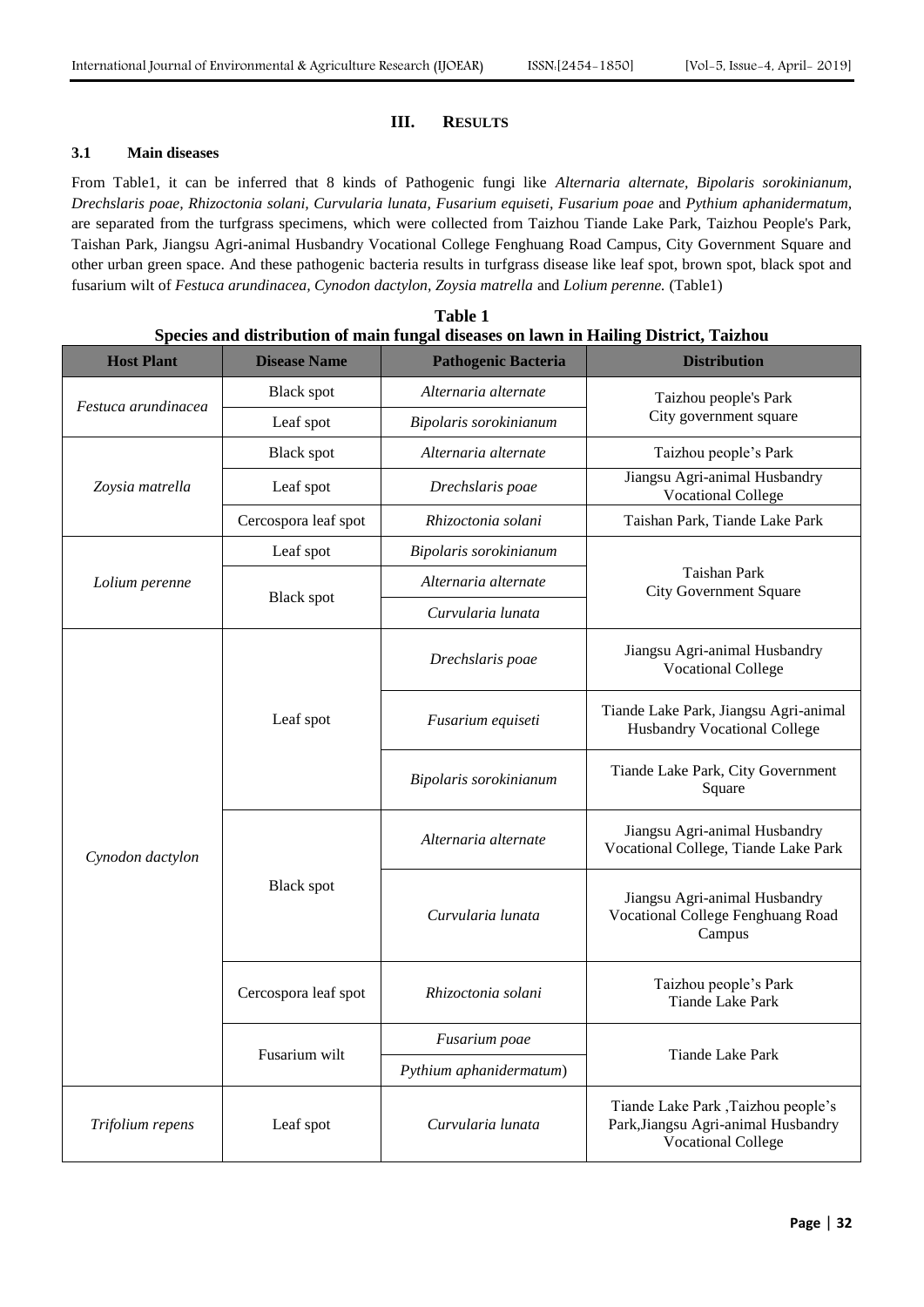### **3.2 The main symptoms, pathogenesis and preventions of major diseases**

# **3.2.1 Black Spot**

The study collected *Festuca arundinacea* and *Zoysia matrella* from Taizhou People's Park, *Cynodon dactylon* from Tiande Lake Park and Jiangsu Agri-animal Husbandry Vocational College Fenghuang Road Campus, *Lolium perenne* from Taishan Park, *Festuca arundinacea, Lolium perenne* and *Cynodon dactylon* from City Government Square, *Alternaria alternate* and *Alternaria alternate* were separated from them, which caused Black spot.

When the disease occurs, the plants in the grass patch are dwarf, grey and dead. Red and brown edges are formed between the healthy tissue and sometimes brown spots on the affected leaves. *Alternaria alternate* and *Alternaria alternate* can both infect common lawn grass species, badly in high temperature, mainly occurs in around 30℃ with high humidity, especially in Spring when the temperature rises, they infect reviving plants and spread with wind and rain, causes reinfection and happens continuously in Summer and Autumn. The disease can occur when the environment is humid and too much nitrogen fertilizer is applied. Therefore, reasonable pruning, timely removal of grass debris and withered layer, and more full-price fertilizer are used to improve the resistance of lawn grass and control the occurrence of black spot.

#### **3.2.2 Cercospora Leaf Spot**

*Cynodon dactylon* collected from Taizhou People's Park and Tiande Lake Park, *Zoysia matrella* collected from Taishan Park and Tiande Lake Park, *Rhizoctonia Solani* was separated from them. At the early stage of the disease, the lesions showed a bluish gray water immersion, reddish brown border, and brown spots at the later stage. In severe cases, the lesion spread around the stem, causing the stem and neck base to become brown, rotten or yellow. If the environmental conditions are suitable for the rapid development of the disease, the diameter of the withered zone from a few centimeters quickly expanded to about 2 meters, because the center of the withered spot after the restoration of the plant color than the edge of the disease, so that the withered spot presents a ring or "frog eye" shape.

Brown spot is a highly prevalent disease, and is one of the most widely distributed diseases in turfgrass diseases. Sclerotium has a strong ability to withstand high and low temperatures, but the optimum temperature for infection and onset is 21-32%. Therefore, in turf maintenance and management should be reasonable fertilization, appropriate increase of phosphorus and potassium fertilizer to improve plant resistance, can effectively control the occurrence of disease; summer cannot be too low pruning, too dense turf should be properly perforated and sparse the lawn. At present, fungicides, such as Chlorothalonil and Methyl Toprazine, are good fungicides for controlling brown spot.

### **3.2.3 Leaf Spot**

The collected turfgrass *Cynodon dactylon, Festuca arundinacea, Lolium perenne, Zoysia matrella, Trifolium repens* from Tiande Lake Park, Jiangsu Agri-animal Husbandry Vocational College Fenghuang Road Campus, City Government Square, Taishan Park and Taizhou People's Park, *Drechslaris poae, Fusarium equiseti, Bipolaris sorokinianum* and *Curvularia lunata* were separated from them. At the beginning of the disease, a lot of small oval waterlogging spots appeared. The color became dark evenly, showing reddish-brown to purple-black. Many lesions healed to form large necrotic spots. The size of the lesions ranged from a few centimeters to several meters. The severely diseased turf died with the drying of the diseased leaves, and the turf became sparse and premature senescence.

Leaf spot disease is most suitable for infection at about 20 C. The main epidemic period of leaf spot disease is spring with warm temperature and autumn with high temperature and rainy weather. In addition to the most basic lawn maintenance and management measures, cannot be irrigated at night, timely removal of grass debris, withered grass layer after cutting; at the same time, the choice of disease-resistant varieties. The new turf can be mixed with 25% Triadimefon wet-table powder or 50% TMTD wet-table powder by seed weight of 0.2%-0.3%. Spraying fungicides at the initial stage of turf disease can better control the disease development, such as 50% TMTD wet-table powder, 70% manganese zinc wet-table powder and so on.

#### **3.2.4 Fusarium Wilt**

*Fusarium poae* and *Pythium aphanidermatum* were separated from *Cynodon dactylon* collected from Taindehu park, they can infect the stems and leaves of turfgrass, causing rot and collapse of stems and leaves. At the onset of the disease from the tip of the leaf down or from the base of the sheath up a waterlogged wilt, the late edge of the lesion brown red. High temperature and humidity are the most suitable conditions for the occurrence of Fusarium wilt. In general, the highest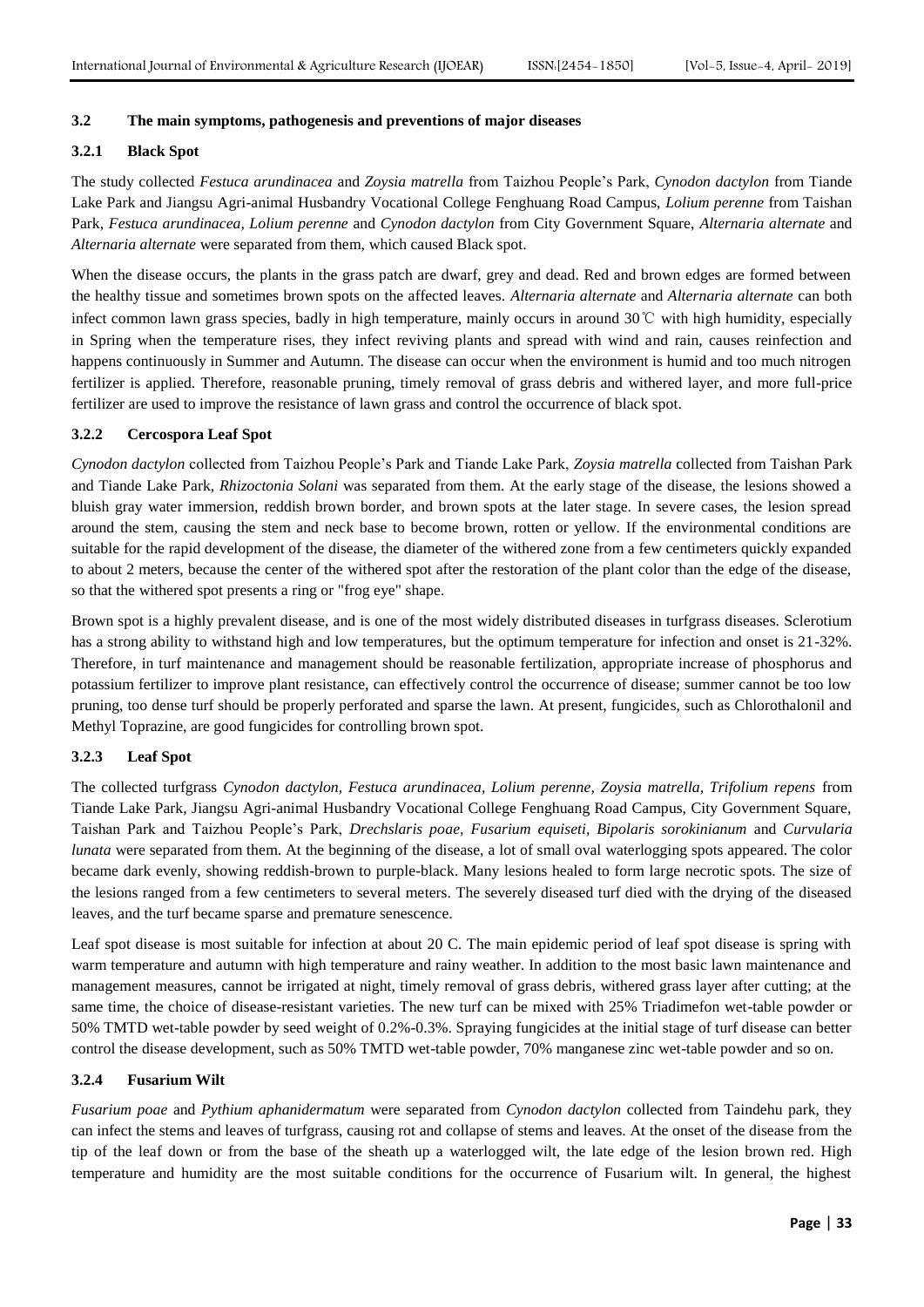temperature in the daytime is above 30℃, the lowest temperature is above 20℃ at night, and the relative humidity is above 90% and lasts more than 12 hours. Fusarium wilt can occur in a large area. Round yellow-brown spot with a diameter of 2-5 cm appears on the lawn.

Establishing good site conditions is the key measure to control Fusarium oxysporum and Fusarium oxysporum wilt, avoiding irrigation in the evening or at night. When the thickness of the grass layer is over 2cm, it should be removed in time. In summer, fungicides should be used to control diseases in high temperature and humidity season in South China, such as protective fungicides TMTD, manganese zinc, inhalant fungicide metalaxyl, metalaxyl and so on.

#### **IV. DISCUSSION**

More than 80% of the turf grass diseases are caused by fungi<sup>[2]</sup>. The pathogen passed through the winter in the roots and dead stems and leaves of the plant.. When the external environment conditions are suitable, it will harm the turf through the spread of soil, air and water, seriously affecting the use and ornamental value of the turf. In this study, eight pathogenic fungi, including *Alternaria alternate*, *Bipolaris sorokinianum* and *Drechslaris poae*, were isolated and purified from turfgrass samples collected from the main parks and urban greenbelts in Hailing District of Taizhou City. They mainly caused Black spot disease, Brown Patch disease, Leaf spot disease and blight of *Cynodon dactylon*, *Zoysia matrella*, *Festuca arundinacea*, *Lolium perenne* and *Trifolium repens*. These diseases are more common in cool-and-warm-season type turfgrass. Black spot disease, Fusarium wilt disease, Brown Patch disease and Pythium disease of turf grass have a strong possibility of transmission in China, and their adaptability is strong, which has a serious impact on urban environmental greening [3].

Black spot is a kind of high temperature disease, which mainly infects cold and warm seasonal type turfgrass, such as *Festuca arundinacea* and *Cynodon dactylon* that are experiencing high temperature stress or high temperature growth cessation. The occurrence of the disease on turfgrass was reported in Gansu, Inner Mongolia and Hainan.<sup>[6-8]</sup>. Brown Patch disease is a common disease on *Festuca arundinacea*, *Festuca arundinacea* and *Zoysia matrella* and other turfgrass. It also occurs on lawns in Gansu, Nanjing and Chongqing of Jiangsu Province<sup>[6,9-10]</sup>. Leaf spot disease is one of the most common diseases on *Festuca arundinacea* roots in warm-season type turf. Some scholars reported that the disease was isolated from *Festuca arundinacea* [11]. Turfgrass wilt occurred in Gansu, Inner Mongolia, Chongqing and other places<sup>[6-7,10]</sup>. High temperature and humidity are the main conditions for turf fungal diseases. Taizhou is located in the south-central part of Jiangsu Province in the middle and lower reaches of Changjiang River. It belongs to the north subtropical humid climate zone. The high temperature and humidity in summer provide a more suitable environment for the occurrence of turf fungal diseases. Therefore, in order to prolong the service life of the turf and improve the ornamental value of the turf, the daily maintenance management for the turf is particularly important.

#### **V. CONCLUSION**

The occurrence of turf diseases is the result of the interaction of environmental factors (such as temperature and humidity), susceptible plants and pathogenic bacteria. Therefore, in the process of turf planting and maintenance, we should create the environment conditions which are beneficial to the growth of turf plants but not conducive to the storage of pathogens, and it should adapt to local conditions and we should comprehensively and systematically apply various preventive measures to coordinate the ecosystem composed of turf plant, disease and environment, and control the disease damage to the lowest level, so as to achieve the best economic, ecological and social benefits. The prevention and cure of lawn diseases should follow the principle: main prevention and comprehensive cure. Specific control measures are: first, the selection of diseaseresistant varieties, balanced and appropriate fertilizer, moderate increase of P, K fertilizer can improve the disease resistance of lawn grass; second, scientific maintenance and management, such as timely pruning and clearance of grass debris and withered layer, and the summer pruning can not be too low, and when the resistance of the plant is low, we should improve the height of pruning, Timely removal of disease plants, no evening or night irrigation, etc. Third, for the newly-planted turf, we adopt mix seeds with pesticide. We can use protective fungicides (Thiram, Capeton, etc.) and inhalant fungicides (metalaxyl, Benomyl, thiophonate-methyl, etc.) in advance to prevent the occurrence of turf diseases to a minimum to extend the service life and use effect of lawn.

In short, through this study, we preliminarily understand the main species distribution, pathogenic pathogens, symptoms of turf grass fungal diseases in Hailing District of Taizhou City, providing some basic information for turf scientific conservation and management.